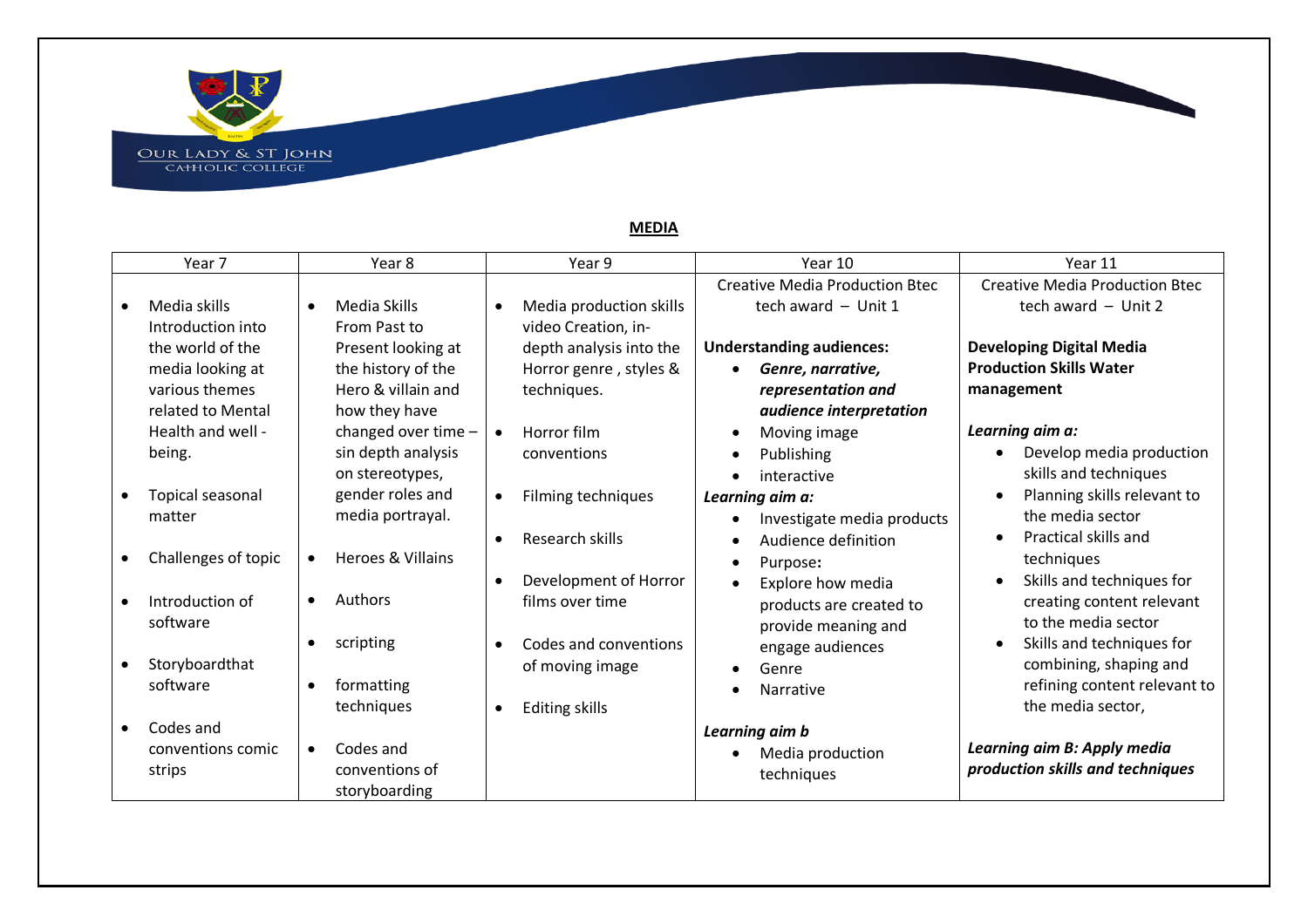| Produce original<br>$\bullet$<br>characters | Audio/moving image<br>Pre-production processes<br>$\bullet$<br>$\bullet$<br>media products<br>and practices<br>Publishing media products<br>Production processes and<br>Interactive media product<br>practices<br>Post-production processes<br>$\bullet$<br>and practices                                                                                                                                |
|---------------------------------------------|----------------------------------------------------------------------------------------------------------------------------------------------------------------------------------------------------------------------------------------------------------------------------------------------------------------------------------------------------------------------------------------------------------|
|                                             | Learning aim C: Review own<br>progress and development of skills<br>and practices                                                                                                                                                                                                                                                                                                                        |
|                                             | Review of progress and<br>$\bullet$<br>development<br>development of skills and<br>techniques<br>responding to<br>$\bullet$<br>audience/user feedback<br>identifying strengths and<br>areas for development<br>actions and targets for<br>$\bullet$<br>future production work<br>reference to professional<br>$\bullet$<br>working practices<br>use of terminology<br>appropriate to the media<br>field. |
|                                             | <b>EXAM</b>                                                                                                                                                                                                                                                                                                                                                                                              |
|                                             | Create a Media Product in                                                                                                                                                                                                                                                                                                                                                                                |
|                                             | Response to a Brief                                                                                                                                                                                                                                                                                                                                                                                      |
|                                             | Assessment objectives AO1                                                                                                                                                                                                                                                                                                                                                                                |
|                                             | Understand how to develop ideas                                                                                                                                                                                                                                                                                                                                                                          |
|                                             | in response to a brief AO2 Develop                                                                                                                                                                                                                                                                                                                                                                       |